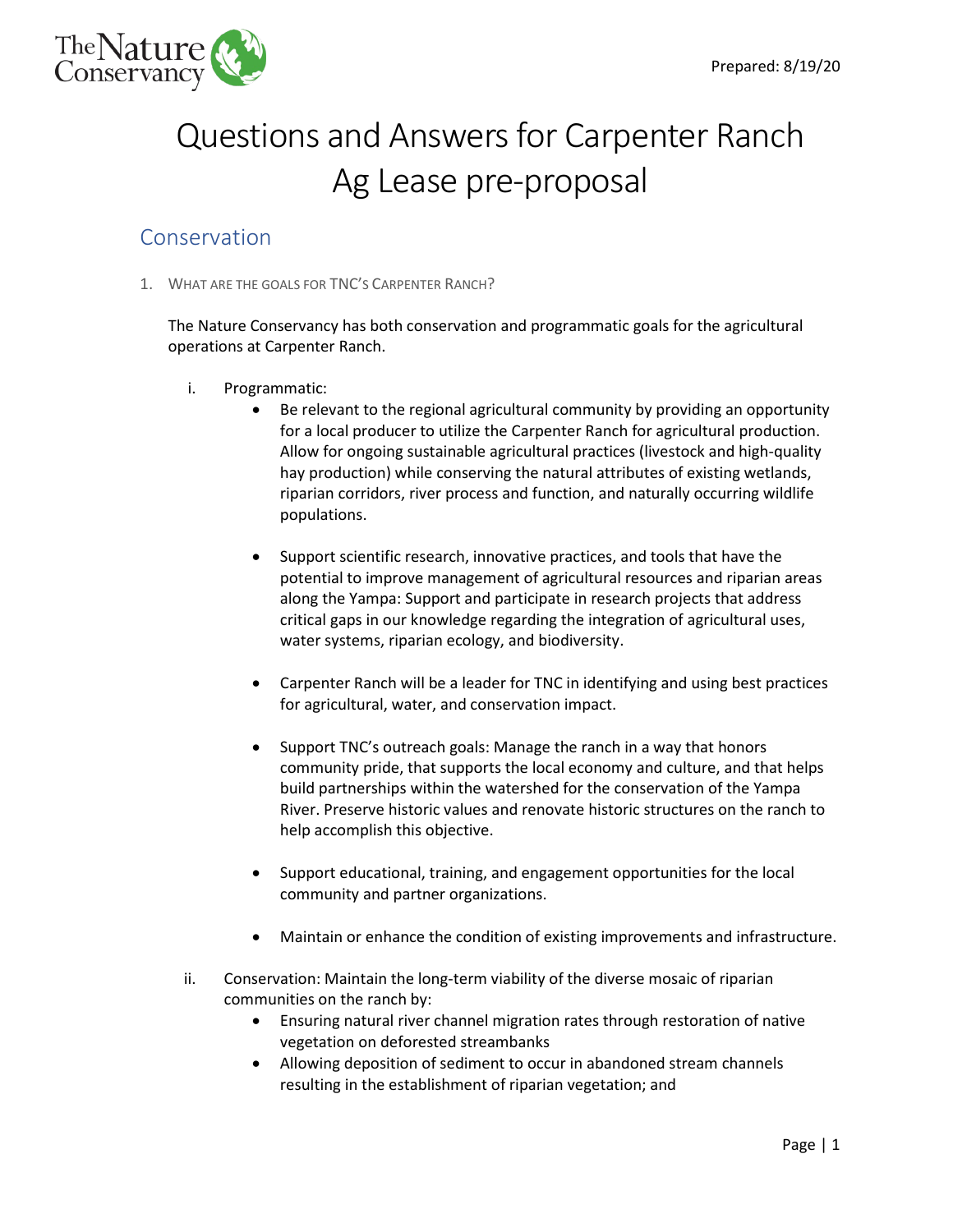

- Restoring the vegetation structure and species composition of degraded riparian communities.
- 2. ARE THERE ANY RESTRICTIONS ASSOCIATED WITH GRAZING THE RIPARIAN AREAS? ANY OTHER GRAZING OR HAYING RESTRICTIONS?

The riparian corridor is fenced and is not available for agricultural use. TNC may reserve portions of the ranch for wildlife use or other conservation purposes. Any specific reservations will be made through a planning process in which the lessee will be involved and expected economic impacts will be compensated. Carpenter Ranch is home to the largest nesting colony of bobolinks in Western Colorado. Bobolinks nest in the hay fields, and TNC asks that haying be deferred until July 4<sup>th</sup> or bobolinks have fledged.

3. WHAT MONITORING PROTOCOLS HAVE BEEN USED ON THE RANCH OR ARE PREFERRED BY TNC. ARE THERE ANY SPECIFIC MONITORING REQUIREMENTS? IS THE LESSEE, TNC OR 3RD PARTY RESPONSIBLE FOR MONITORING?

Water use reporting is the responsibility of the lessee. TNC staff monitor weeds and the water infrastructure annually. TNC and the lessee may undertake other monitoring over time if deemed beneficial to management or planning on the ranch.

4. IS THERE ANY OTHER TARGET SPECIES ON THE RANCH THAT WOULD DRIVE AND INFLUENCE WILDLIFE HABITAT AND LAND MANAGEMENT GOALS?

Some of the focal species and ecological communities for conservation in the Upper Yampa River include northern leopard frog, sandhill crane, greater sage grouse, sharp-tailed grouse, riparian plant communities and native fish. Elk use the ranch throughout the year and reach their highest density in the fall when avoiding hunting pressure in the higher country. Elk presence on the ranch influences the location of hay storage away from Highway 40.

5. WHAT ARE TNC'S RESEARCH INTERESTS FOR CARPENTER RANCH?

Research projects considered may include any scope that supports the programmatic and conservation goals on the ranch and Upper Yampa watershed. These may include irrigation efficiency and water infrastructure; optimizing water use for agriculture; and "climate smart agriculture".

## Infrastructure

- 6. WHAT ARE TNC/LESSEE RESPONSIBILITIES FOR INFRASTRUCTURE/ASSET MAINTENANCE AND IMPROVEMENTS? FOR EXAMPLE: ROAD MAINTENANCE, BUILDING MAINTENANCE OTHER THAN NEEDED FOR LIVESTOCK.
	- i. Maintenance: The lessee is responsible for repairing ordinary wear and tear on all existing agriculture infrastructure and working with TNC to plan for the management of major repairs. Lessee is responsible for upkeep of livestock sheds, corrals, irrigation ditches and infrastructure, culverts, fencing, gates, and hay sheds. All agriculture buildings are to be kept in good working order. Major construction work will be done by TNC.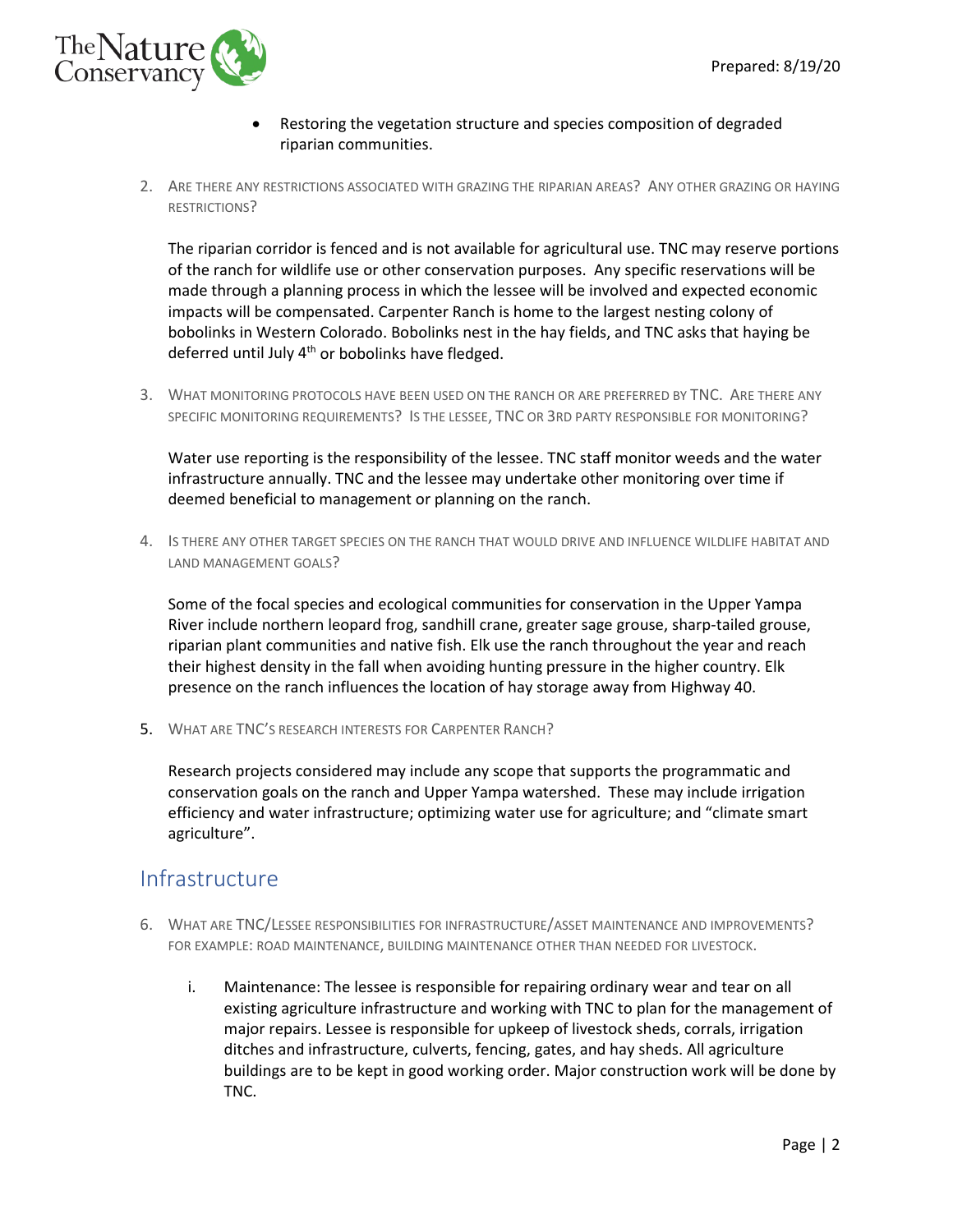

- ii. Improvements: The lessee will be responsible for maintaining and repairing agricultural improvements (fencing, gates, ditches, water irrigation infrastructure, buildings used by the lessee, and other infrastructure) on the ranch. The lessee will communicate and plan large infrastructure improvements with TNC. TNC will own all improvements made to the ranch during the lease term.
- 7. WHAT IS THE CURRENT STRUCTURE FOR DEALING WITH IRRIGATION INFRASTRUCTURE COSTS, MAINTENANCE COSTS AND WATER USE FEES? IS THE CURRENT OR PREVIOUS COST STRUCTURE OPEN FOR DISCUSSION?

The current structure for dealing with costs associated with irrigation is that TNC purchases materials and the lessee provides labor. If a larger project is needed and agreed upon, then TNC will cover and manage the contract for the work to be completed. For example, TNC had 200 feet of ditch liner installed by a local contractor, and TNC paid for both the liner and the contractor.

The lessee is responsible for electric utility costs for pumps (gated pipe and pivots) and irrigation ditch maintenance, such as repairing locations where cattle have tracked down ditch banks, removal of beaver dams and clearing check structures. Any changes to the maintenance cost structure can be discussed during lease negotiations.

8. ARE THERE CORRALS ON THE RANCH, AND IF SO, ARE THERE ANY CURRENT TERMS OF USE OR MAINTENANCE?

A Temple Grandin-designed set of working corrals with squeeze chute and livestock sheds is available for use by the lessee. They are in good working order, available for use and are expected to be maintained by the lessee.

9. IF A SEASONAL GRAZING OPERATION WERE TO EXIST ON THE RANCH WHICH OPERATED FROM MAY TO NOVEMBER, WOULD TNC BE OPEN TO OR ABLE TO FUND AND/OR ALLOW A PERMANENT WILDLIFE FRIENDLY ELECTRIC FENCE INFRASTRUCTURE?

The ranch has fencing separating pastures and hay meadows. Working within current fencing would be preferred. If the lessee would like to utilize temporary fencing, then it would be up to the lessee to supply and manage. If additional fencing is required for research or other longterm purposes, TNC will cover the costs.

10. ARE THERE ANY HOUSING OPTIONS FOR THE LESSEE, EITHER TEMPORARY OR PERMANENT?

There is no housing available on site at the Carpenter Ranch for use by the lessee. In the past, TNC has allowed short-term housing, if available, for calving season only (April – May). Negotiations for temporary housing during critical times of the year may be discussed with the selected lessee.

11. MAP OF THE PROPERTY SHOWING THE BOUNDARY, EXISTING FENCES, IRRIGATION INFRASTRUCTURE AND FENCES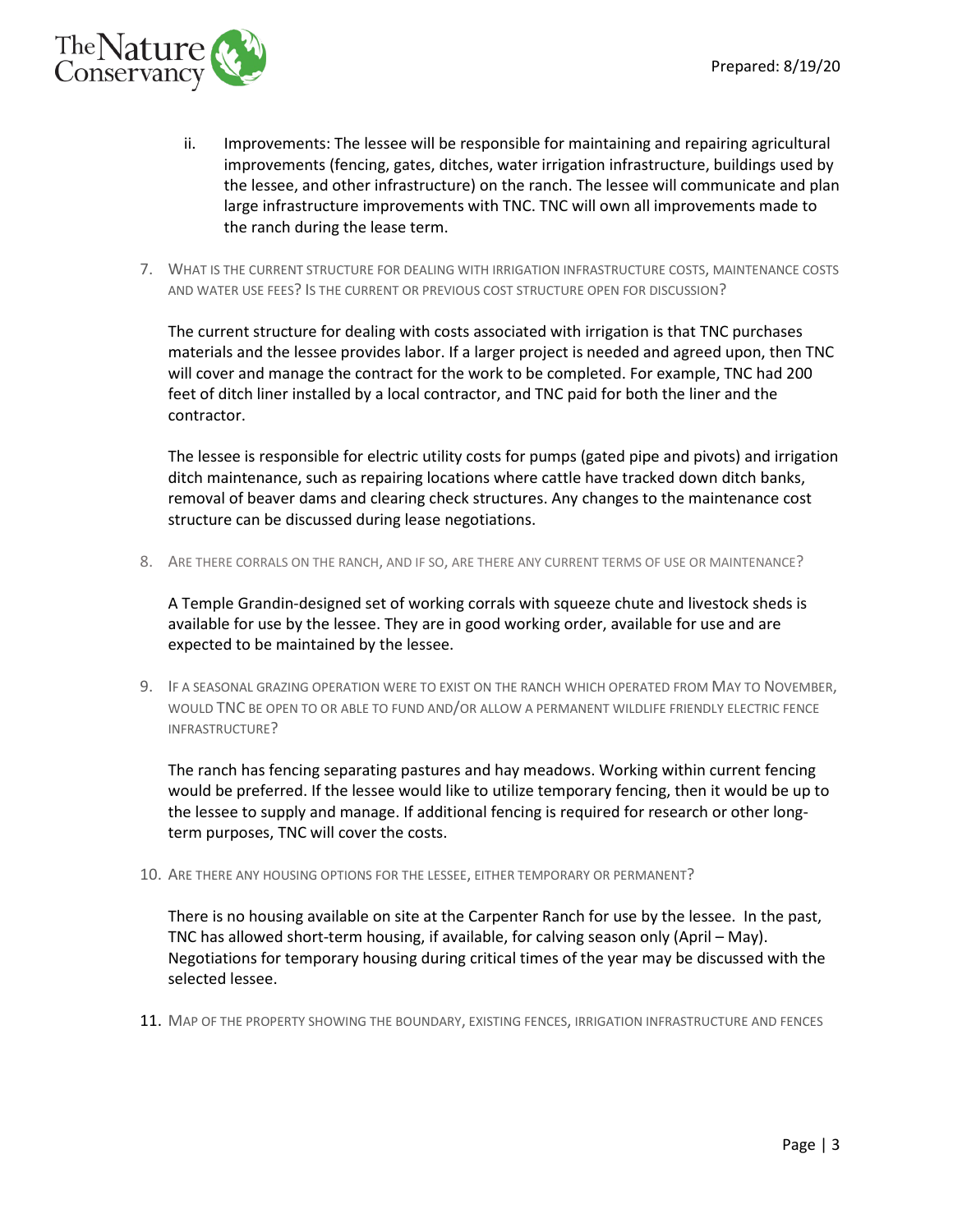

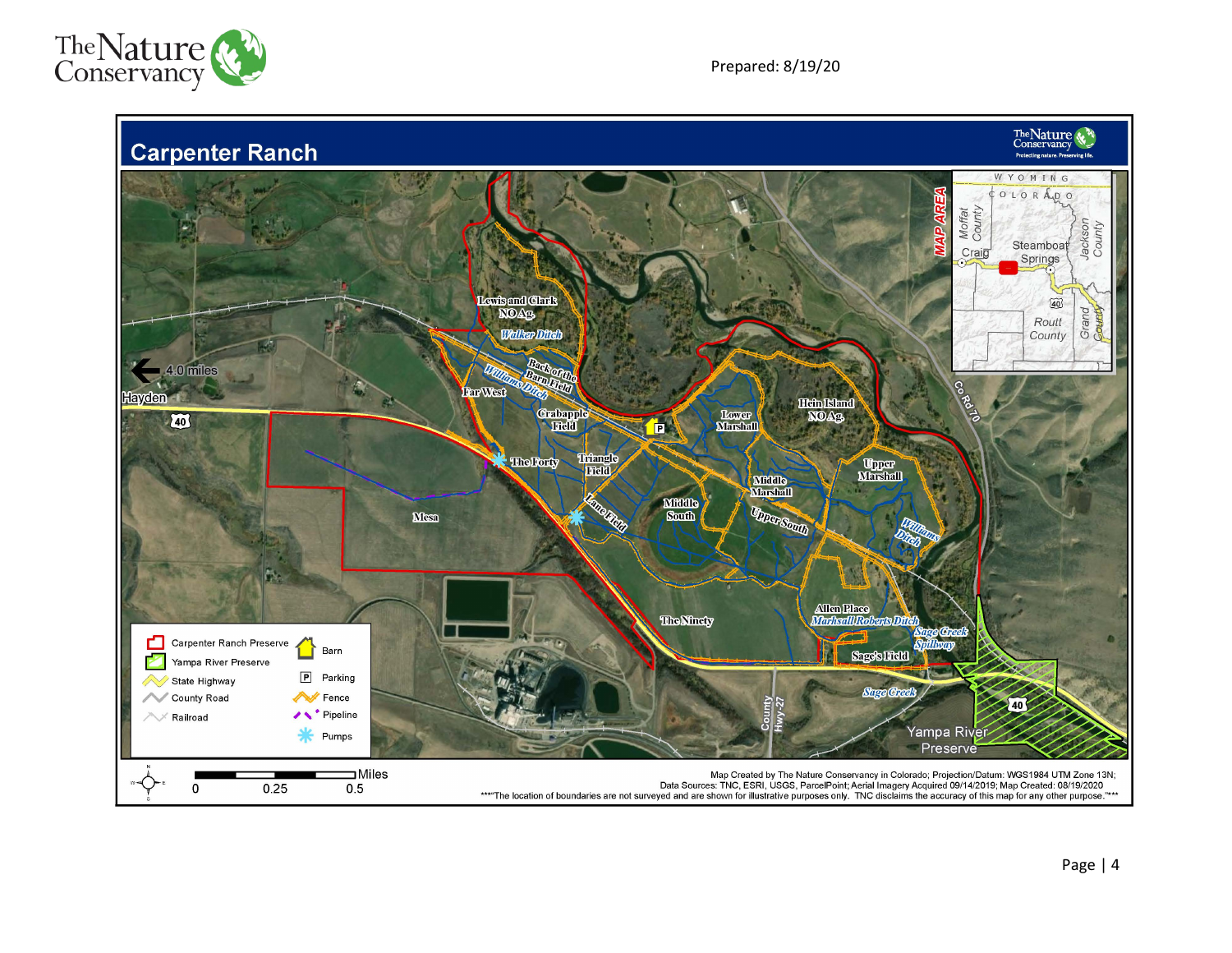

### Financial

12. WHAT IS THE LENGTH OF THE LEASE BEING CONSIDERED?

TNC plans that the initial agriculture lease term will be five (5) years, with a possible longer-term extension. TNC is interested in a longer-term renewal if the lessee demonstrates commitment and compatibility in the first 5 years.

13. IF A FINANCIAL GOAL IS A LARGE FACTOR, CAN YOU STATE AT THIS TIME WHAT PERCENT THE LEASE PAYMENT VALUE WILL RANK WHEN PROPOSALS ARE BEING EVALUATED?

The lessee will be selected based on the combination of experience, management approach, and proposed lease payment that represents the best value to TNC. Proposed lease rates should reflect what the proposer would feel comfortable and willing to pay. The final lease rate will be determined in the lease negotiation process.

14. IS THERE A BASE DOLLAR VALUE AT THE MOMENT THAT THE AG LEASE NEEDS TO PROVIDE IN ORDER TO DRIVE FINANCIAL GOALS OR OBJECTIVES FOR THE PROPERTY?

No, there is no base dollar value that the ag lease needs to provide. We are looking for the best value for TNC given a range of factors.

15. WILL TNC ACCEPT PARTNERSHIP PROPOSALS?

Partnerships are acceptable and encouraged. The lessee may not sublet the ranch or assign the lease without obtaining TNC's consent.

#### Operations

16. WHAT HAS BEEN THE HISTORICAL STOCKING RATE AND USE OF THE RANCH FOR GRAZING?

Historically the ranch has been run with between 130 – 150 pairs, with a 6-month grazing season (1 - 1.15 acres per AUM). Previous lessees have run a year-round cow-calf operation on the ranch. At times since TNC acquired the property, some stockers have also been run in addition to a cow-calf herd.

17. ON AVERAGE, HOW MANY TONS OF HAY/ACRE ARE TYPICALLY PRODUCED? IS THERE A SET NUMBER OF AUM'S ASSOCIATED WITH THE RANCH OR IS THAT TO BE DETERMINED BY GROWING CONDITIONS AND MANAGEMENT DECISIONS? WHAT TNC PARTNERS WOULD BE REQUIRED OR INVOLVED IN THE DECISION-MAKING PROCESS OF GRAZING PLANS AND STOCKING RATES?

Historically hay production has ranged from 400 tons to 1025 tons per year, while holding a stocking rate between 130 – 150 cows. In the last 5 years, hay production has been on the lower end (400-700 tons) as a result of drought and lessee decisions related to fertilizer and irrigation inputs. The existing Grazing Management Plan for the Carpenter Ranch sets the maximum limit at 162.5 animal units on the property in any given month. The grazing season on the ranch is generally 6 months, for a total of 975 AUMs per year. Significant changes to stocking rates and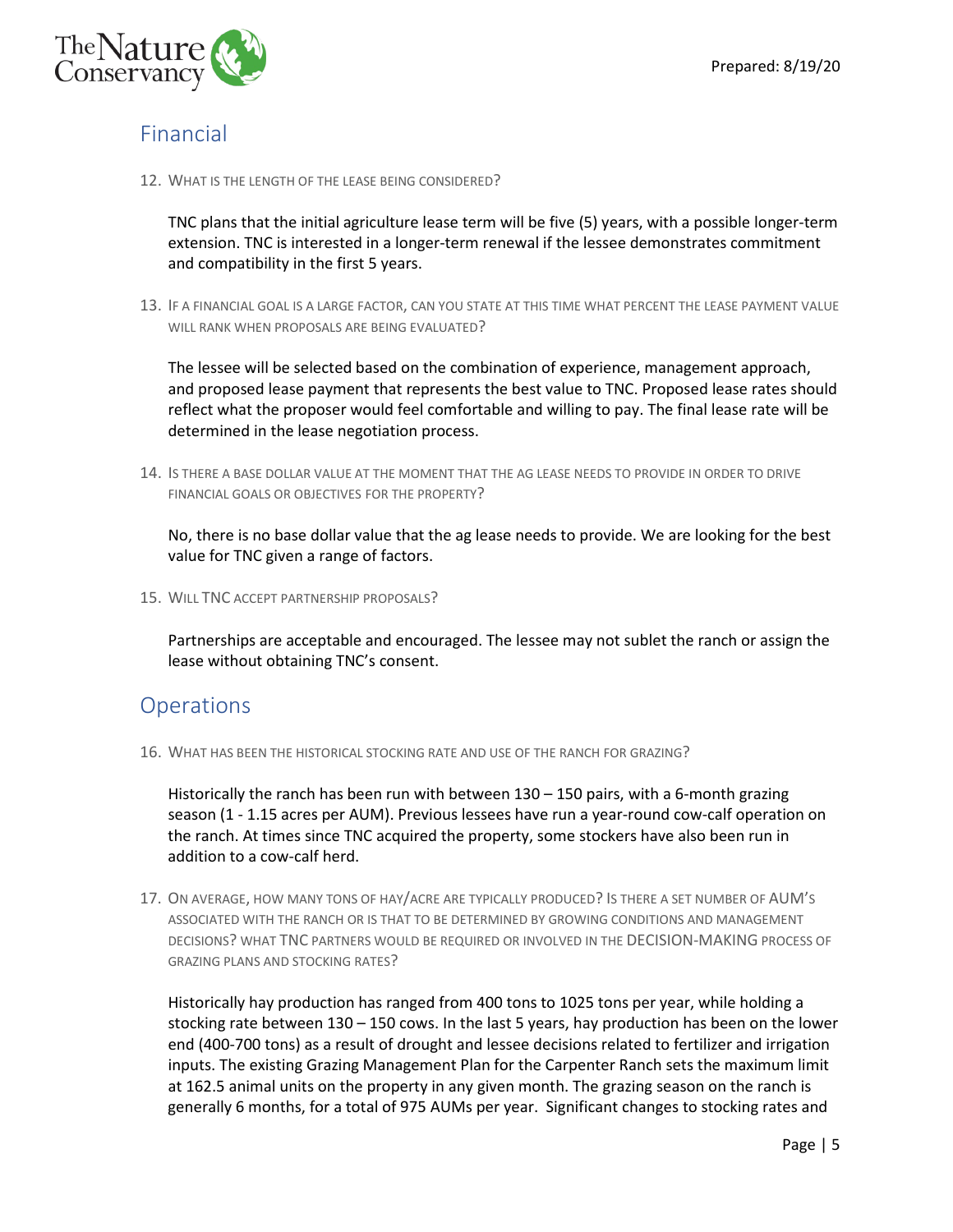

management/grazing plans during the duration of the lease need to be agreed on by the lessee and TNC before implementation. TNC expects the lessee to manage stocking rates and make grazing management decisions to reflect growing conditions and to promote ranch ecological goals.

18. HOW MANY ACRES HAVE BEEN DEVOTED ANNUALLY TO HAY PRODUCTION AND LIVESTOCK GRAZING?

Hay production = 567 acres with irrigated and non-irrigated. Pastures for gazing = 168 acres

*Production and irrigation details for Carpenter Ranch pastures and hay fields are provided in the table below.*

| Pasture/Hay Field     | Approximate |                        |                        |
|-----------------------|-------------|------------------------|------------------------|
| <b>Name</b>           | acreage     | <b>Traditional Use</b> | <b>Irrigation Type</b> |
| Mesa                  | 175         | Hay                    | Sprinkler/pump         |
| Allen                 | 34          | Hay/Pasture            | Flood                  |
| <b>Upper South</b>    | 48          | Hay/Pasture            | Flood                  |
| Middle South          | 62          | Hay/Pasture            | Flood                  |
| Lane                  | 50          | Hay/Pasture            | Flood                  |
| Ninety                | 92          | Hay/Pasture            | Flood                  |
| Triangle              | 20          | Hay/Pasture            | Flood                  |
| Forty                 | 33          | Hay/Pasture            | Flood                  |
| Crabapple             | 21          | Pasture                | Flood                  |
| Far west              | 32          | Hay/Pasture            | Flood                  |
| <b>Back of Barn</b>   | 19          | Pasture                | Flood                  |
| Bull                  | 20          | Pasture                | Flood                  |
| Lower Marshall        | 34          | Pasture                | Flood                  |
| Middle Marshall       | 27          | Pasture                | Flood                  |
| <b>Upper Marshall</b> | 58          | Pasture                | Flood                  |
| Horse Pasture (x2)    | 5           | Pasture                | Flood                  |

19. WHAT WATER RIGHTS ARE ASSOCIATED WITH THE RANCH AND WHAT ARE THE CHANCES OF LOSING THAT WATER IF THE RIVER IS PUT UNDER ADMINISTRATION AND CALLED OUT.

Carpenter Ranch is irrigated using flood, gated pipe, and sprinkler irrigation. Irrigation water is supplied by two separate diversions, the Marshall-Roberts and the Williams Ditch. The Marshall-Roberts ditch can supply 20.89 cfs for irrigation. The Williams Ditch is currently having difficulty providing the ~20 cfs needed for irrigators, with 1.5 cfs for use on Carpenter Ranch. Remedies to and restoration of these diversions are planned for the near future.

Electric (surface water) pumps are used on Carpenter Ranch to irrigate upland areas. A 100 horsepower pump supplies water to two pivot sprinkler systems on the Mesa hay fields (122 acres) and two 7.5 horsepower pumps supply water for flood irrigation for the Ninety hay field. Due to the seniority of Carpenter Ranch and Morgan Bottom water rights, we anticipate working with other local water users, the District Engineer and Water Commissioners on a plan to practicably maintain irrigation given a call on the Yampa River. Late season irrigation in dry years